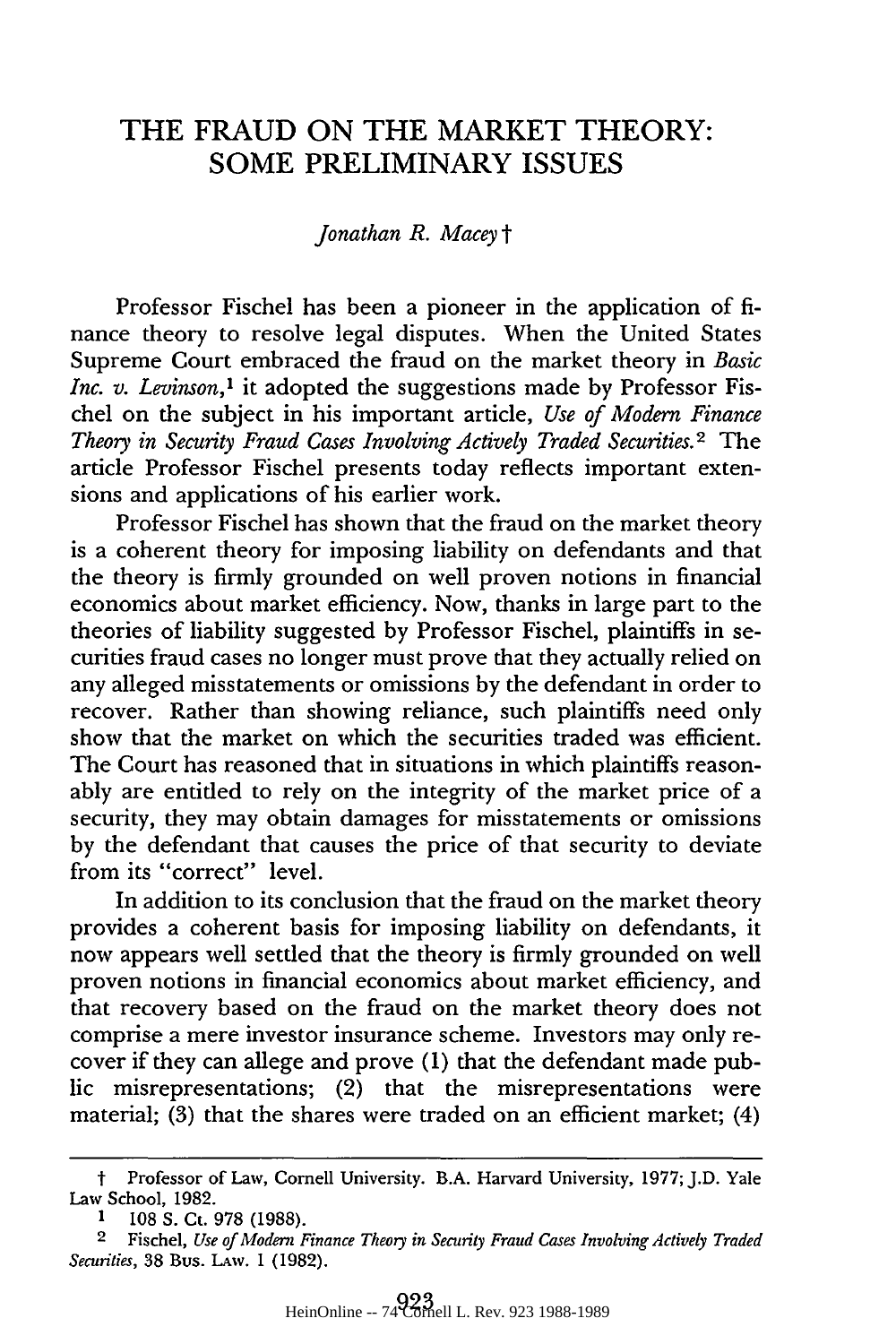that the plaintiff traded the shares between the time the misrepresentations were made and the time the truth was revealed.<sup>3</sup>

But is it enough simply to demonstrate that the fraud on the market theory presents a theory of recovery that is not logically inconsistent? It does not seem to me that we can conclude that the fraud on the market theory is socially desirable merely because it is *coherent.* Just as surely as coherence is a necessary condition for imposing liability on corporate defendants; it is not a sufficient condition for doing so. Rather, it must be linked up with some underlying theory about property rights in information in order to form a complete theory of liability.4

An example from Professor Fischel's paper is instructive in this regard.5 Professor Fischel describes an American company called Waste Incorporated that announces that it has entered into a contract with the government of Saudi Arabia for the provision of waste management services and the company issues a press release announcing that it has obtained the new contract. However, the company does not disclose that the contract also contains a provision that allows the Saudis to terminate the contract at will. After the press release, the price of Waste's shares goes up because the market presumes that the company has a binding agreement. When the Saudis terminate and the price of Waste's stock declines, the people who have purchased between the time of the press release and the time of the decline in price bring suit. To what extent should these people be entitled to rely on the integrity of the market price for Waste, Inc's shares?

In this context, which Professor Fischel views as an unproblematic example of a situation in which the fraud on the market theory applies, I see several problems. A finding of liability against Waste, Inc. is tantamount to imposing a tax on Waste for the disclosure that it did make. After all, it is absolutely clear that there would have been no liability if the firm had decided to disclose nothing. Consequently, imposing liability for this sort of incomplete disclosure, particularly in the absence of a showing of reliance on any actual misstatements by the defendant, provides a strong disincentive to disclose at all. Thus, the fraud on the market theory, by penalizing those firms that choose to disclose corporate news, ultimately may make the markets less efficient.

The determination that the decision about whether to disclose

*<sup>3</sup> Basic,* 108 S. Ct. at 992.

<sup>4</sup> *See* Macey, *From Fairness to Contract: The New Direction of the Rules Against Insider Trading,* 13 HOFSTRA L. REV. 9 (1984).

**<sup>5</sup>** Fischel, *Efficient* Capital *Markets, The Crash, and the Fraud on the Market Theory,* 74 CORNELL L. **REV.** 907, 909 (1989). HeinOnline -- 74 Cornell L. Rev. 924 1988-1989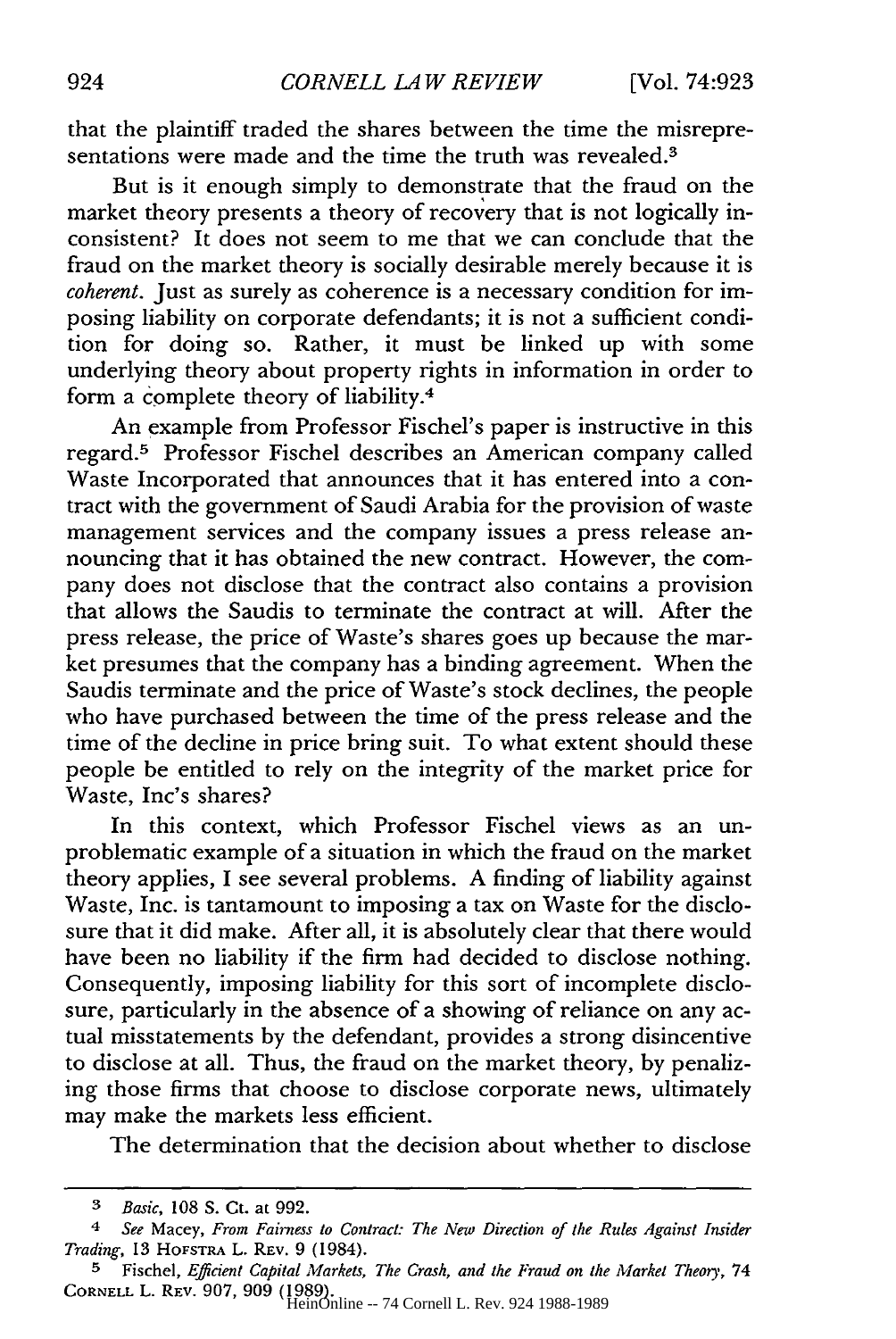the existence of the contract in the first place is a matter of business judgment on the part of Waste's officers and directors is, in essence, an implicit declaration of the allocation of the property rights in this information. The declaration is that the information belongs to Waste's shareholders, and that it should be used for their benefit. Also implicit in this state of the world is the assumption that the shareholders have entrusted the officers and directors of Waste with the discretion to use that information to maximize the value for the firm. Thus, the ultimate test of whether liability should be imposed in this situation is whether such an imposition of liability would maximize the value of Waste Incorporated's shares.

An efficient market for a firm's stock is a valuable corporate asset. Properly applied, the fraud on the market theory would maximize firm value by improving the quality of the secondary trading market for shares in publicly traded firms. If applied too broadly however, the fraud on the market theory actually could decrease firm value by making the market for corporate stock less liquid. Again, the point is not that the fraud on the market theory should not be employed, only that it needs to be refined in significant ways before it may be said to represent a coherent theory of liability.

The fraud on the market theory also illustrates the difficulty of transporting even simple and well developed economic theories into the world of law. Specifically, it appears clear that the fraud on the market theory requires that plaintiffs may only recover if they have reasonably relied on the integrity of the market price of the stock in question. The question of whether it was reasonable for the plaintiffs to rely on the price of a security depends on whether the market for the stock is efficient.

The implication is clear. After *Basic Inc. v. Levinson,* the issue of whether a particular stock traded in an efficient market will now become an important part of every fraud on the market case. The Supreme Court finessed the issue, remarking rather carelessly that "it is hard to imagine that there ever is a buyer or seller who does not rely on market integrity. Who would knowingly roll the dice in a crooked crap game?"<sup>6</sup> In fact the opposite appears to be true. Investors who buy securities employ one of two strategies. One is to create a diversified portfolio of investments in order to eliminate firm-specific risk. The other is to attempt to locate undervalued stocks in an effort to "beat the market." In the latter category of cases investors are in essence betting that the market for the securities they are buying is in fact inefficient. It is not immediately obvi